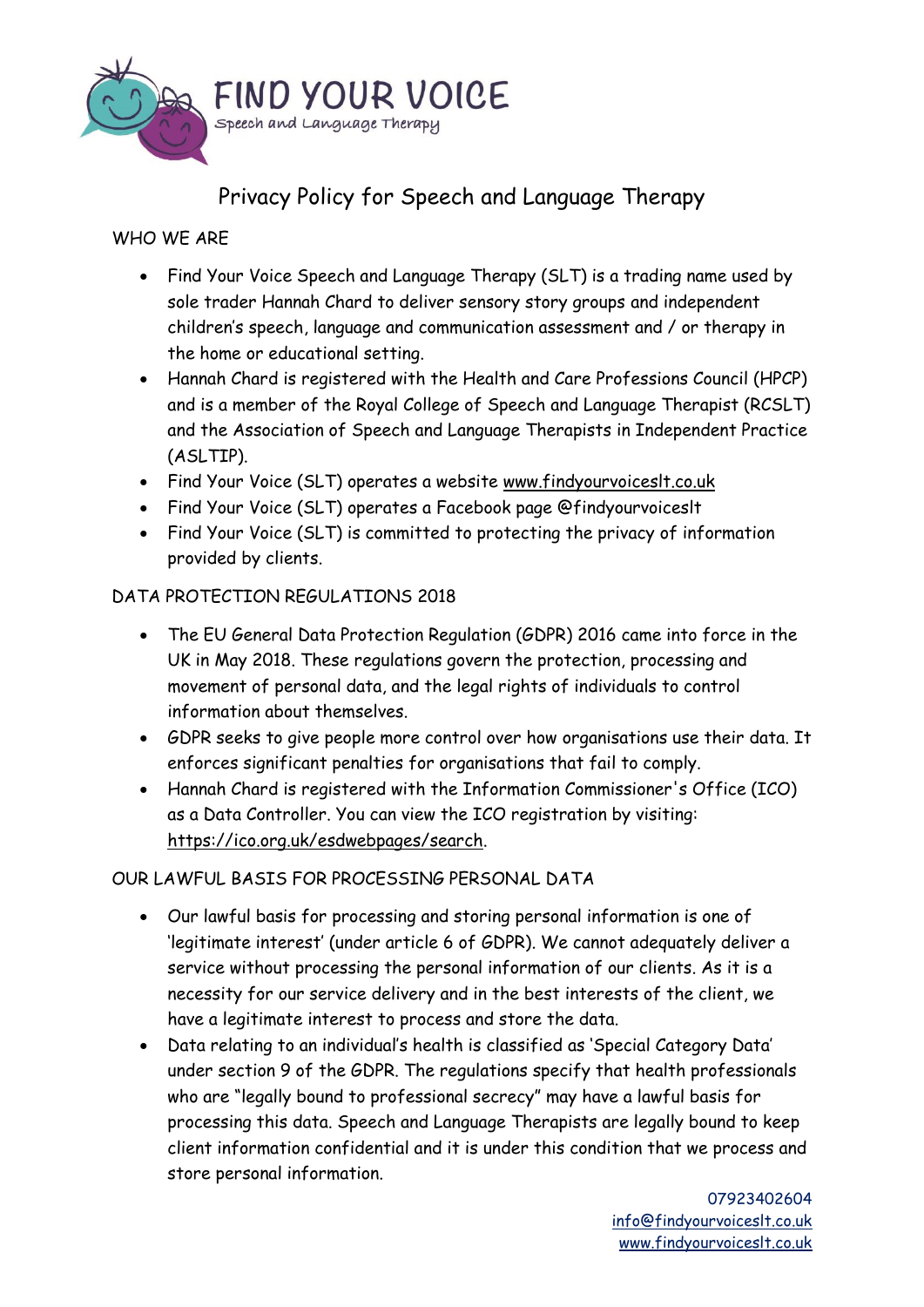

- It is a legal requirement for all Speech and Language Therapists to be registered with the Health and Care Professions Council (HCPC). The HCPC has clear standards of conduct, performance and ethics that all registrants must adhere to. These standards affect the way in which we process and share information. Specifically:
	- o Standard 2: Communicate appropriately and effectively "You must share relevant information, where appropriate, with colleagues involved in the care, treatment or other services provided to a service user."
	- o Standard 10: Keep records of your work "You must keep full, clear, and accurate records for everyone you care for, treat, or provide other services to. You must complete all records promptly and as soon as possible after providing care, treatment or other services. You must keep records secure by protecting them from loss, damage or inappropriate access."

## COLLECTION OF PERSONAL INFORMATION

- Information about a child we work with may be collected via telephone, website, email, written reports or face to face discussion with parents/guardians.
- With consent from parents / guardians, information may also be collected from staff in the child's education setting when the child is being seen as part of a contract with the setting.
- With parental consent, information may also be collected from other professionals working with the child (such as childminders, NHS Speech and Language Therapists, education support services, Paediatricians and other health services).
- We may also collect information about family members where this relates to the child e.g. contact details for parents and relevant medical or developmental history.

## WEBSITE

• You may use the Find Your Voice SLT website without providing any personal information. However, if you wish to make an enquiry via the website, you are requested to provide relevant contact details, such as your name, e-mail address and contact telephone number to enable us to respond to your enquiry. If your enquiry does not result in further support from Find Your Voice SLT then this personal information will be deleted once your enquiry has been dealt with. If you subsequently use services provided by Find Your Voice SLT these details may be added to our records.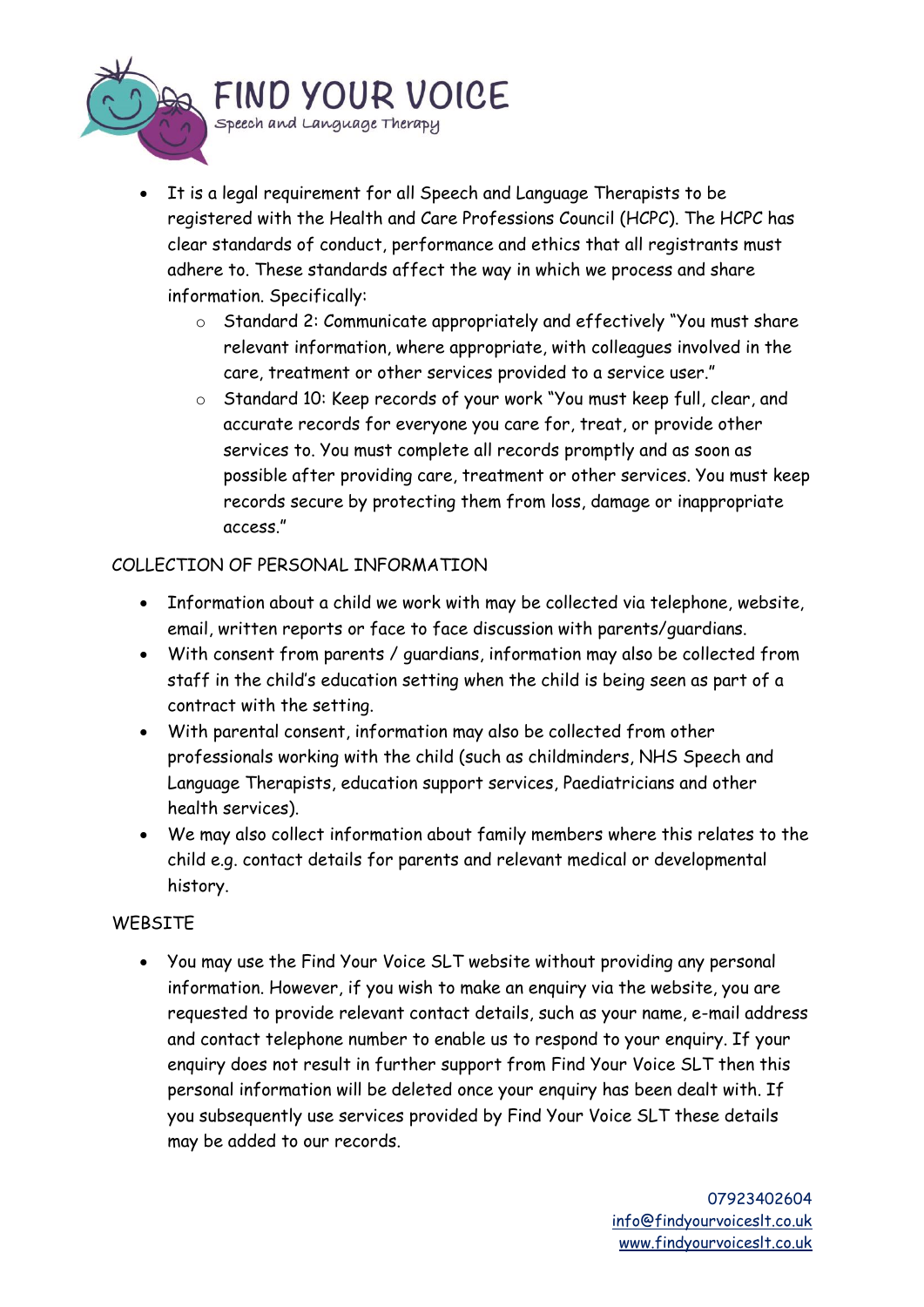

The website contains links to other Internet sites which are outside our control and are not covered by this privacy policy. We are not responsible for data which you provide through any such linked websites.

#### HOW WE USE PERSONAL INFORMATION

Personal information collected by us via the Find Your Voice SLT website, email, telephone or face to face, is stored and used by us for the purpose of delivering your child's speech and language intervention.

We use this information:

- To prepare, plan and provide speech and language therapy services appropriate for your child's needs
- To communicate with you via post, email, telephone or text message in relation to:
	- o arranging / confirming and planning for appointments
	- o general communication in between appointments
	- o sending you reports and programmes for your child
	- o copying you in to communications with other professionals involved with your child sending you resources necessary for your child's speech and language intervention
	- o sending you invoices
- For clinical audit to assess and improve our service (results of audits are always presented with all client identities removed)
- For management and administration (e.g. surnames of clients may be included in our accounting records)

STORAGE AND SHARING OF PERSONAL INFORMATION

- Any personal information collected by us is stored and used for the purpose of delivering appropriate speech and language therapy services to the child.
- Any sensitive personal details are stored in a secure and confidential cloud based electronic patient database which is accessible only by Interactions SLT therapists (provided by 'Writeupp'). 'Writeupp' is ISO 27001:2013 certified. ISO 27001:2013 is an internationally recognised standard for information security management.
- Prior to being uploaded to this system, working documents are temporarily stored on a secure and confidential cloud based electronic drive (provided by 'Google Drive'). 'Google Drive' is ISO 27001:2013 certified. ISO 27001:2013 is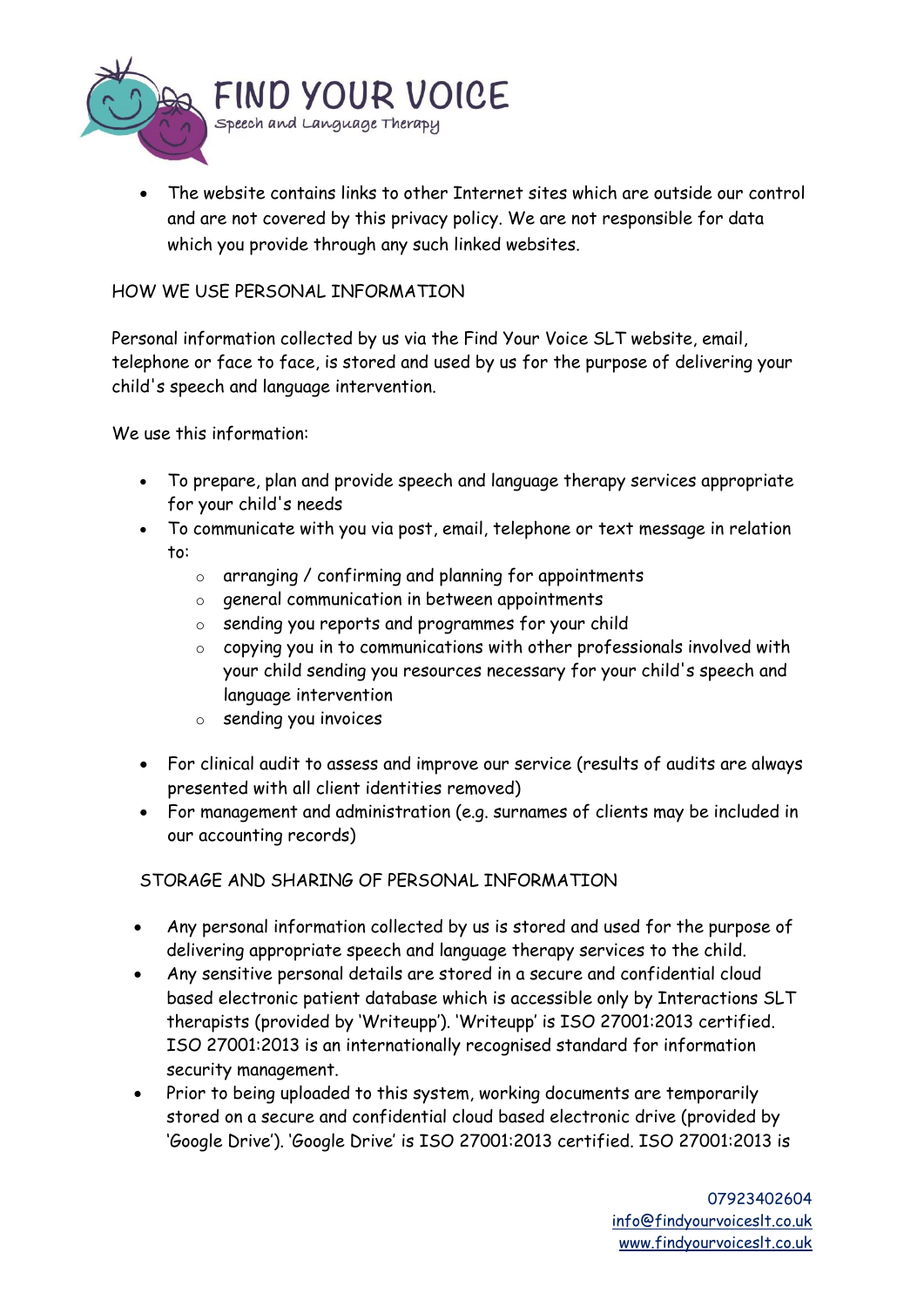

an internationally recognised standard for information security management. This is only accessible by Find Your Voice speech and language therapists

- With parental consent, information about a child's speech and language needs may be shared with other health and education professionals involved in your child's care, when it is in the child's best interests. A record of your consent is kept within the child's electronic record.
- Unless we are required to do so by law, we will not disclose any personal information to any person other than those set out above.
- We do not give or sell client details to any third parties, or employ any outside agencies that may access or process personal information as part of their work.
- In written correspondence via email, client's initials rather than their full name will be used.
- Any electronic documents or reports sent by email will be sent as PDF to guard against alteration.
- Any paper based confidential information such as assessment record forms are stored for the minimum amount of time before being scanned and uploaded to the child's record on WriteUpp. Once a paper document has been uploaded the original copy is either added to the child's record at school, given to the parent/guardian, or shredded and disposed of.
- In accordance with law, all records will be kept securely until the child is 25 years old or if still receiving treatment at the age of 17, until they are 26 years old. After this time all records relating to the child will be destroyed.

## TRANSFER OF INFORMATION

The nature of our work involves travel between our office base and the client's home or school. In order to provide an effective service, it is necessary that confidential information is transported between these locations. The minimum amount of confidential information necessary to deliver the service will be transported. When client information is taken out of the office base it will be kept with the Speech and Language Therapist or will be locked in the boot of the Speech and Language Therapist's car (whichever is deemed to be the most secure at that time). No personal information will be left in a vehicle overnight.

## OUR RESPONSIBILITIES

- We are committed to maintaining the security and confidentiality of our client's records.
- We actively implement security measures to ensure information is safe, and review our privacy policy annually.
- We will not release personal details to any third party without first seeking your consent, unless this is allowed for or required by law.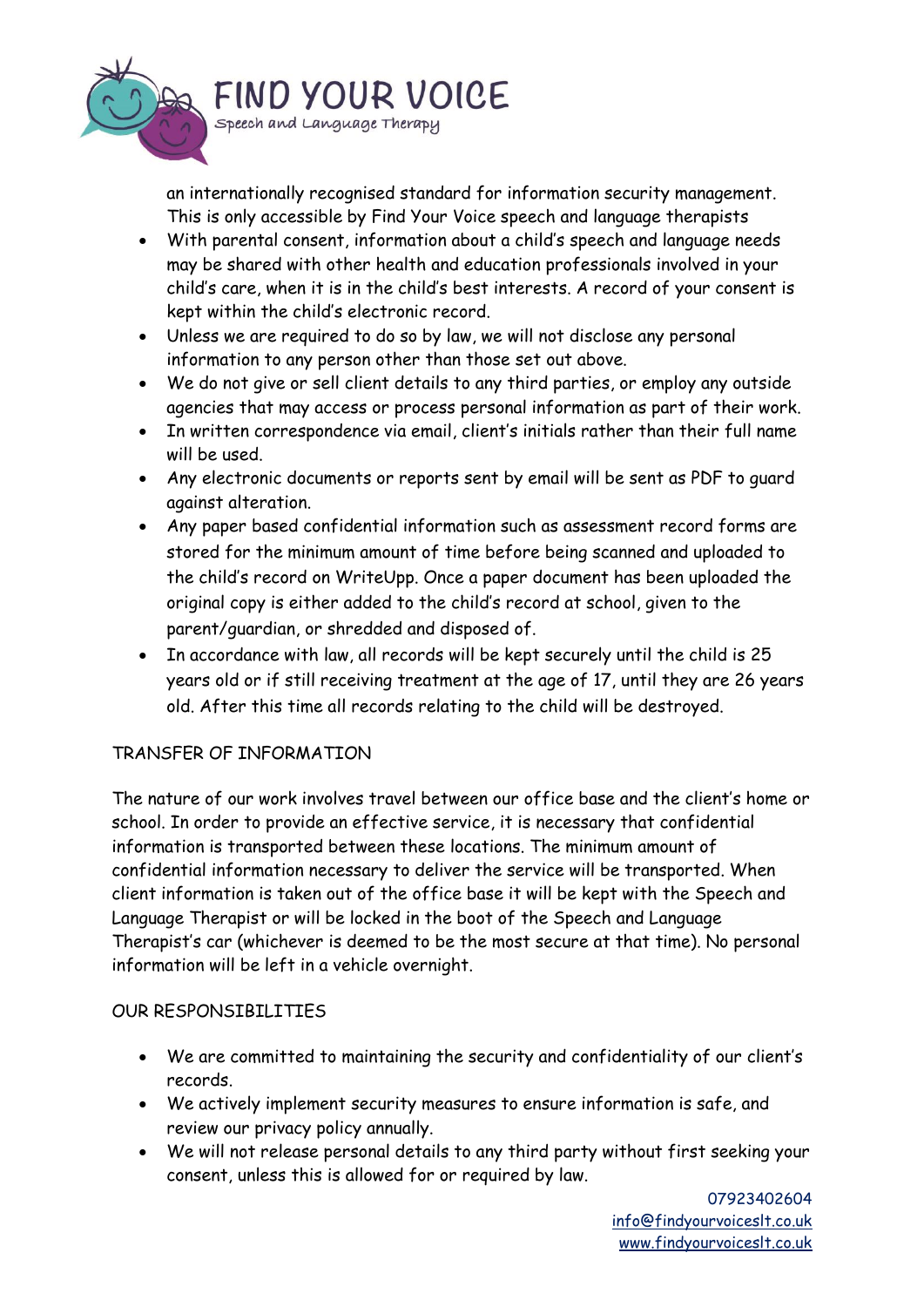

• We are constantly working to ensure compliance with the most up to date data protection regulations.

## DATA BREACH

- In the unlikely event that sensitive personal information regarding a child is lost, stolen or communicated to an unintended or unauthorised person, Find Your Voice SLT will notify the child's parent/guardian as soon as possible. If it is agreed with the parent/guardian that the data breach presents a significant risk to the rights or freedoms of the child then the Information Commissioners Office (ICO) will be notified of the breach.
- The parent/guardian will be kept fully informed of the advice from the ICO.

#### YOUR RIGHTS

Your personal information is owned by you. If you have any questions or issues with the way in which we are using your data you have the following rights:

- You can ask to see what data we hold on you (right of access)
- You can ask for information to be corrected
- You can ask to receive a copy of the data we hold on you (right to portability)
- You can withdraw your consent at any time

#### HOW TO WITHDRAW CONSENT

- At any time, you can withdraw consent to continue with the services we provide, or to any aspect of the storage, processing and sharing of personal information.
- If you wish to withdraw consent for any part of our service, please contact the therapist responsible for the child's care directly. You will be asked to complete and sign a new record of consent. This will be added to the child's record and from that point the data will be stored, processed and shared in accordance with the updated consent information.

#### HOW TO ACCESS YOUR RECORDS

A parent can access the information we hold about them or their child by writing to us at the address given below. Please apply in writing rather than by email, so that we receive an original signature to compare against the records we hold.

We will provide access to your child's records within 30 days of receipt of all necessary information.